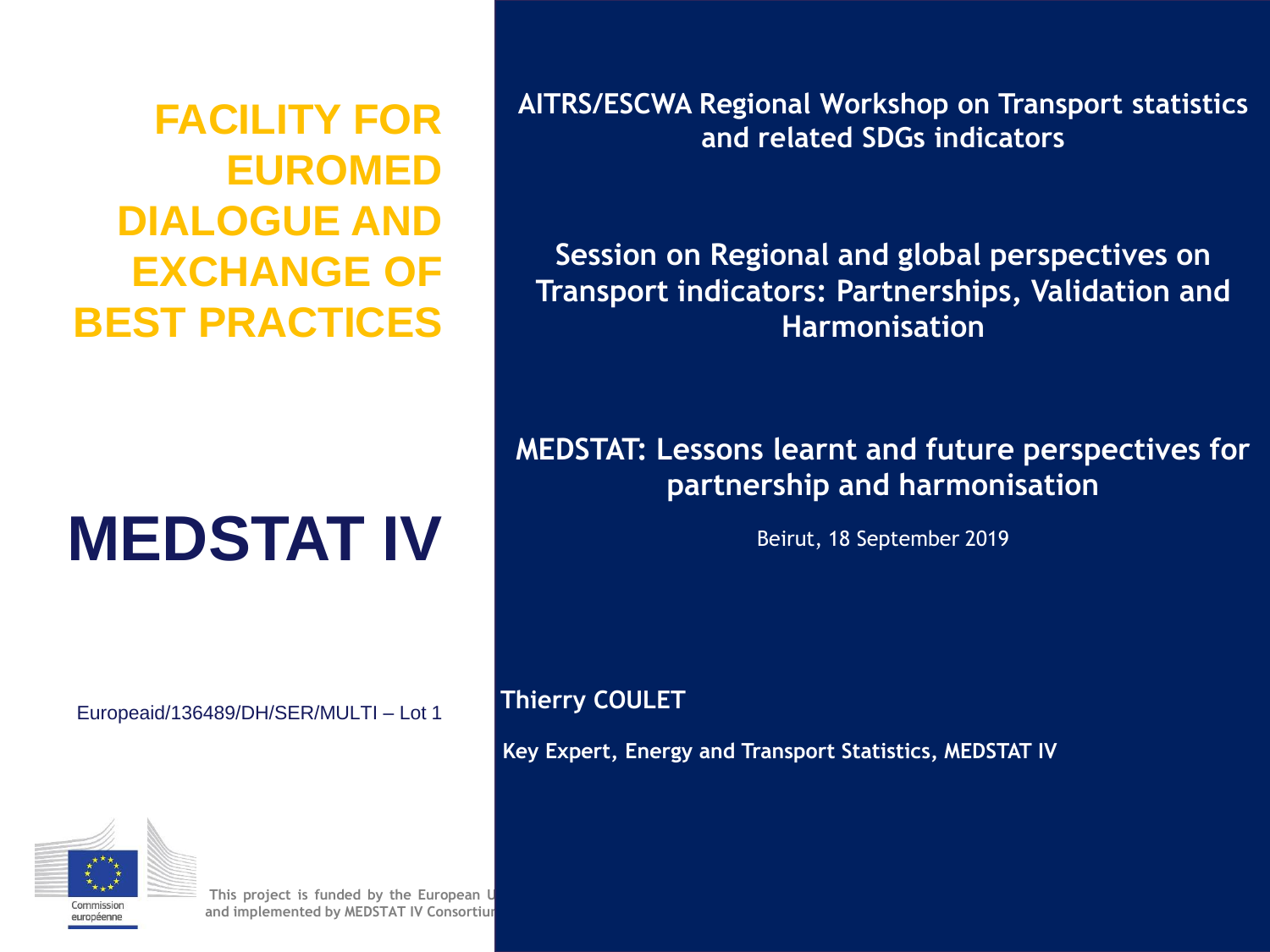- **Statistics on infrastructure, equipment, volumes of transport and performance by mode of transport** are key to understanding the development of transport systems, to monitoring impacts of decisions and policies and to defining strategies **TABLE OF CONTENT**
- **IF In this context, MEDSTAT IV aimed to support the Euro-Mediterranean Working Group on transport statistics** in the implementation of its activities and to contribute to the production of better data with a focus on the development of harmonized statistics based on European standards
- MEDSTAT IV also aimed at contributing to **raising awareness** about the importance of statistics in decision-making through an enhanced dissemination and the development of analytical capacities
- The **dialogue between users and producers of Transport statistics** was at the core of this project, as well as quality based on the implementation of the Statistics Code of Practice for the Neighbourhood South countries

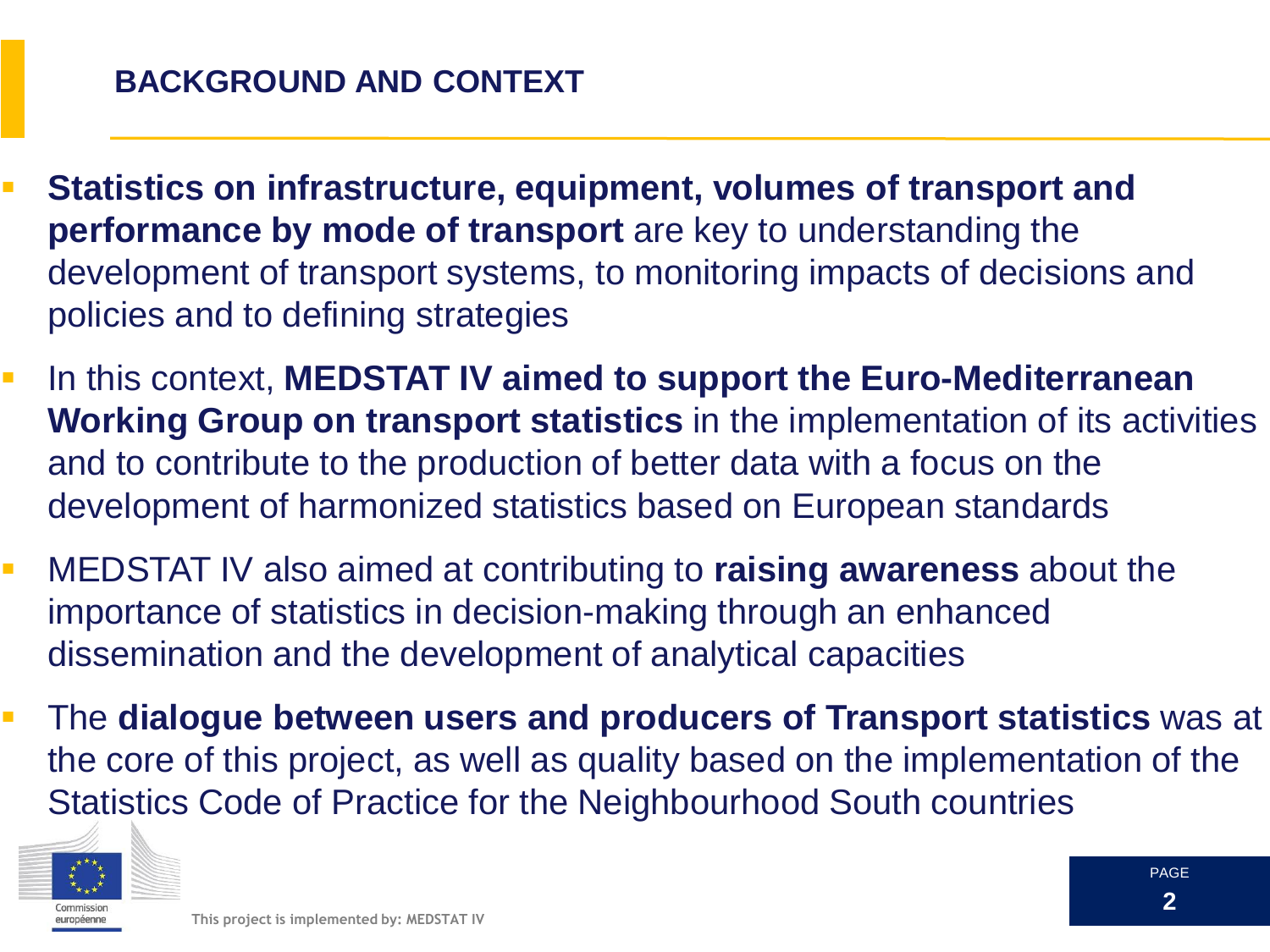- **More specifically, the MEDSTAT IV work programme on transport statistics** tackled the **development and harmonization of statistics related to railway, road, sea and air transport of passengers and freight**, including statistics on infrastructure, equipment, traffic and transport volumes. It also tackled the development of economic, technical and environmental **performance indicators** and of specific transport-related **SDG indicators**
- A total of **fourteen regional activities** were implemented in order to achieve these objectives. Beyond these collective events, each partner had the possibility to benefit from a specific **technical assistance mission**
- A key component of this work programme was the production of **regional publications** on transport statistics
- **SDG indicators** were at the core of the work implemented and at the core of the synergy with the Energy statistics working group

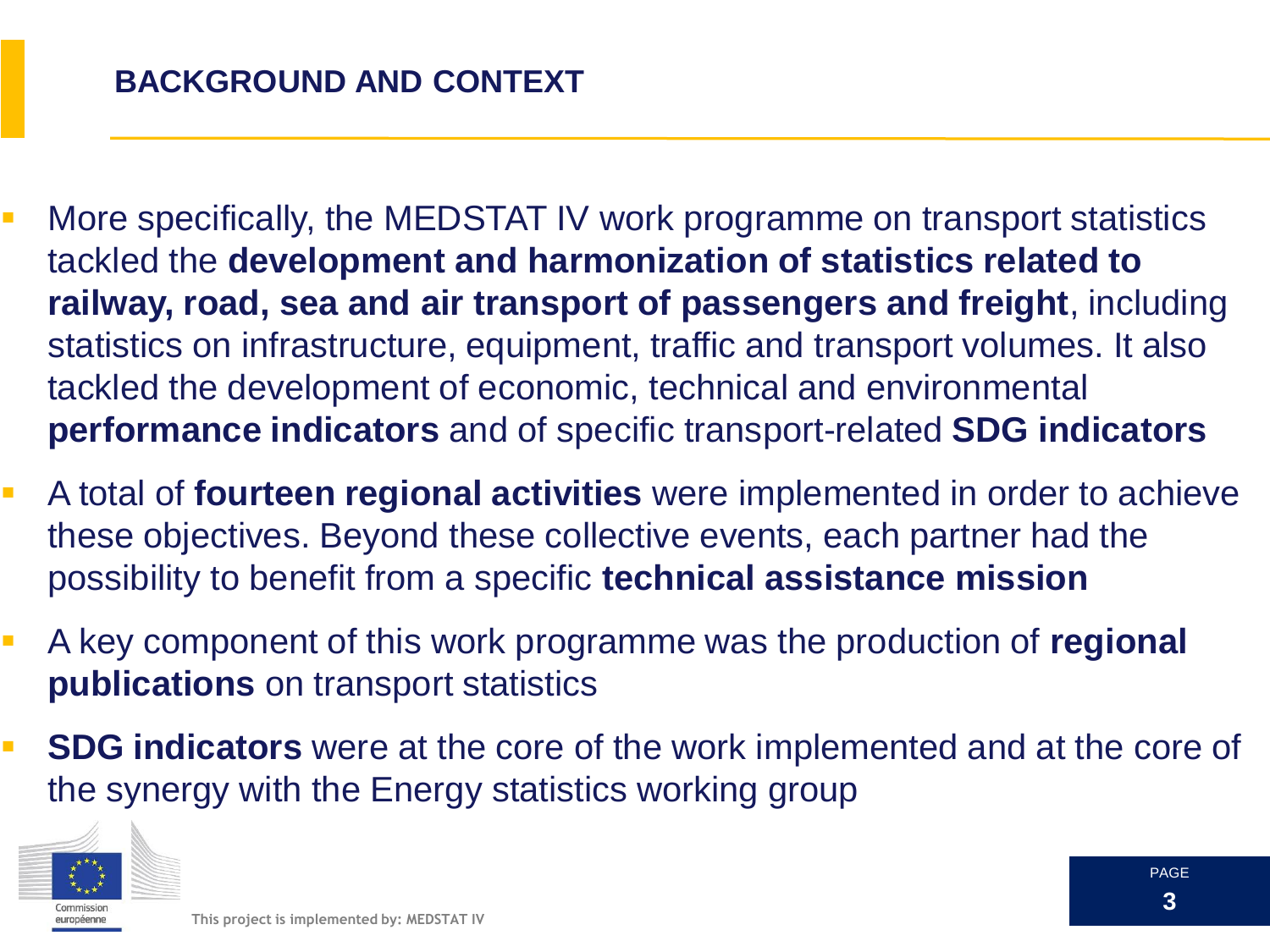- All partner countries insisted on the **very tangible and positive impact** of this project on the development of their national system of transport statistics:
	- **Harmonization** of national statistics and methodologies with international standards
	- **Improvement of coordination between national producers of transport statistics**
	- **Exploration of new transport statistics areas**, in particular road passenger transport
	- Improvement of transport statistics **quality**, through the implementation of a dedicated **self-assessment questionnaire**
	- Improved **visibility**, through the production of **regional publications**
	- Enhanced **use of transport statistics in policymaking** through the development of impact assessment methods in particular

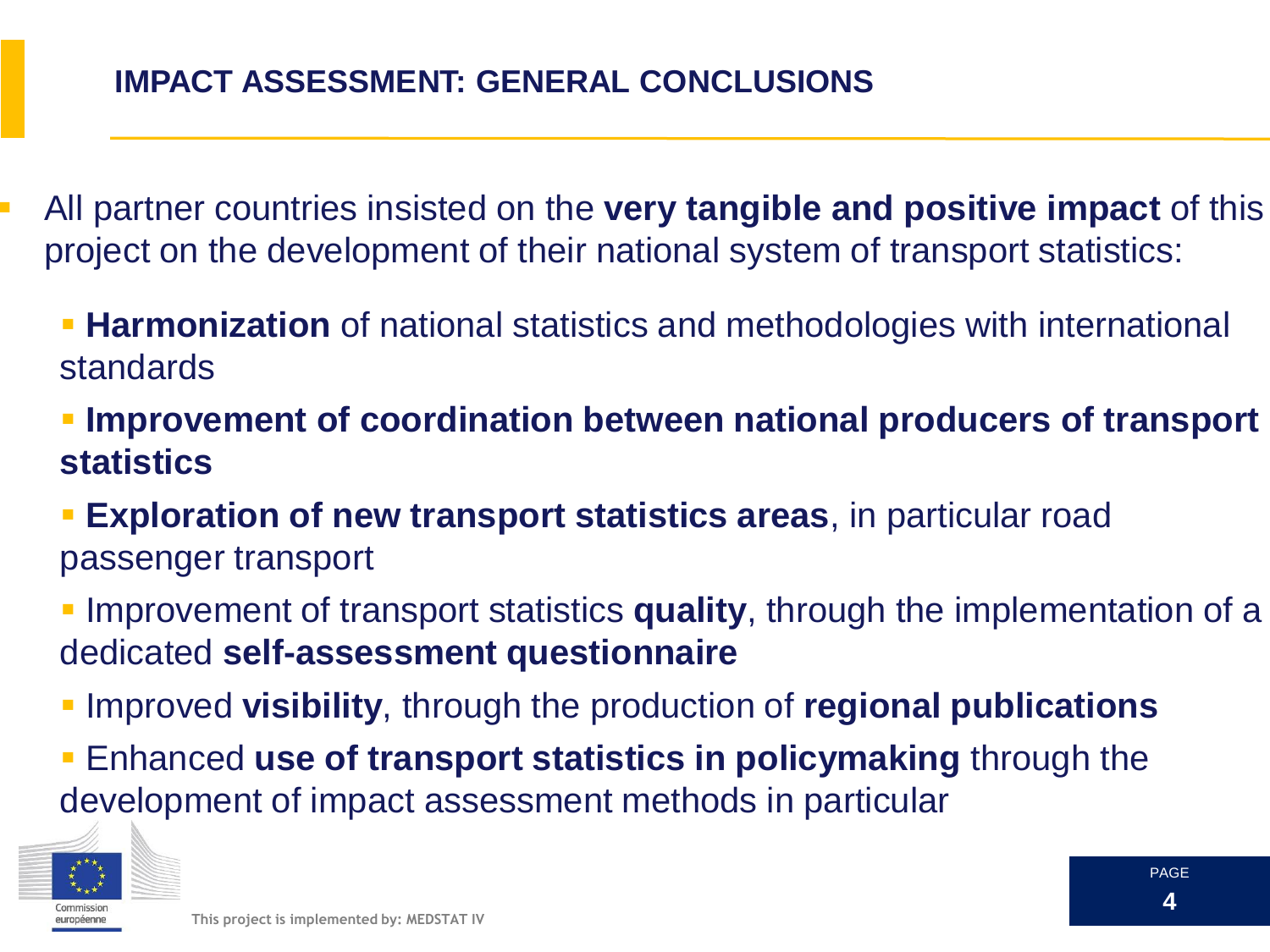**Three indicators closely followed in all partner countries**:

**Indicator T3.1**: Application of international manuals and glossaries, witnessed in the metadata on the websites

**Indicator T3.2**: Availability of comparable statistics for the main aspects of transport statistics

**Indicator T3.3**: Availability of analytical releases/publication and releases with regional data

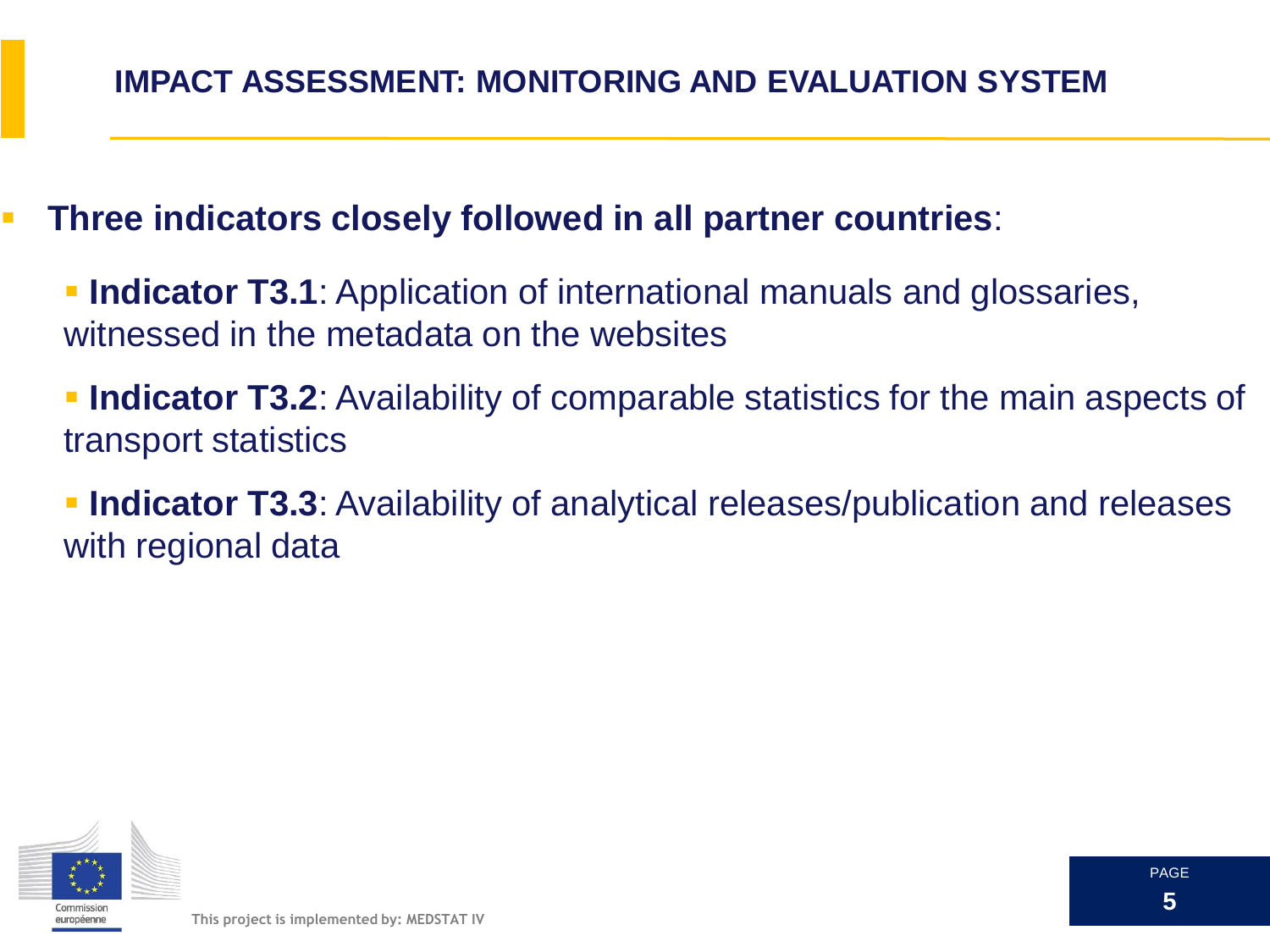## **IMPACT ASSESSMENT: MONITORING AND EVALUATION SYSTEM**

- MEDSTAT IV crucially contributed to the **development of new transport statistics** and an **improved quality of existing transport statistics**
- **The project allowed to explore, for the first time in the context of MEDSTAT** history, the crucial issue of **road passenger transport statistics**
- The production of a **regional manual on road freight transport statistics**  should allow all partner countries to implement a pilot road freight transport survey on this basis in a very short future
- The **mirror exercises on geo-referenced sea and air transport statistics**  have enabled partner countries to check, correct and validate their statistics, to identify possible sources of asymmetries and to take corrective actions both at the level of ports and airports information systems and at the level of the national statistical system. **A close cooperation has been initiated between ports, airports, NSIs and national agencies** in charge of these statistics

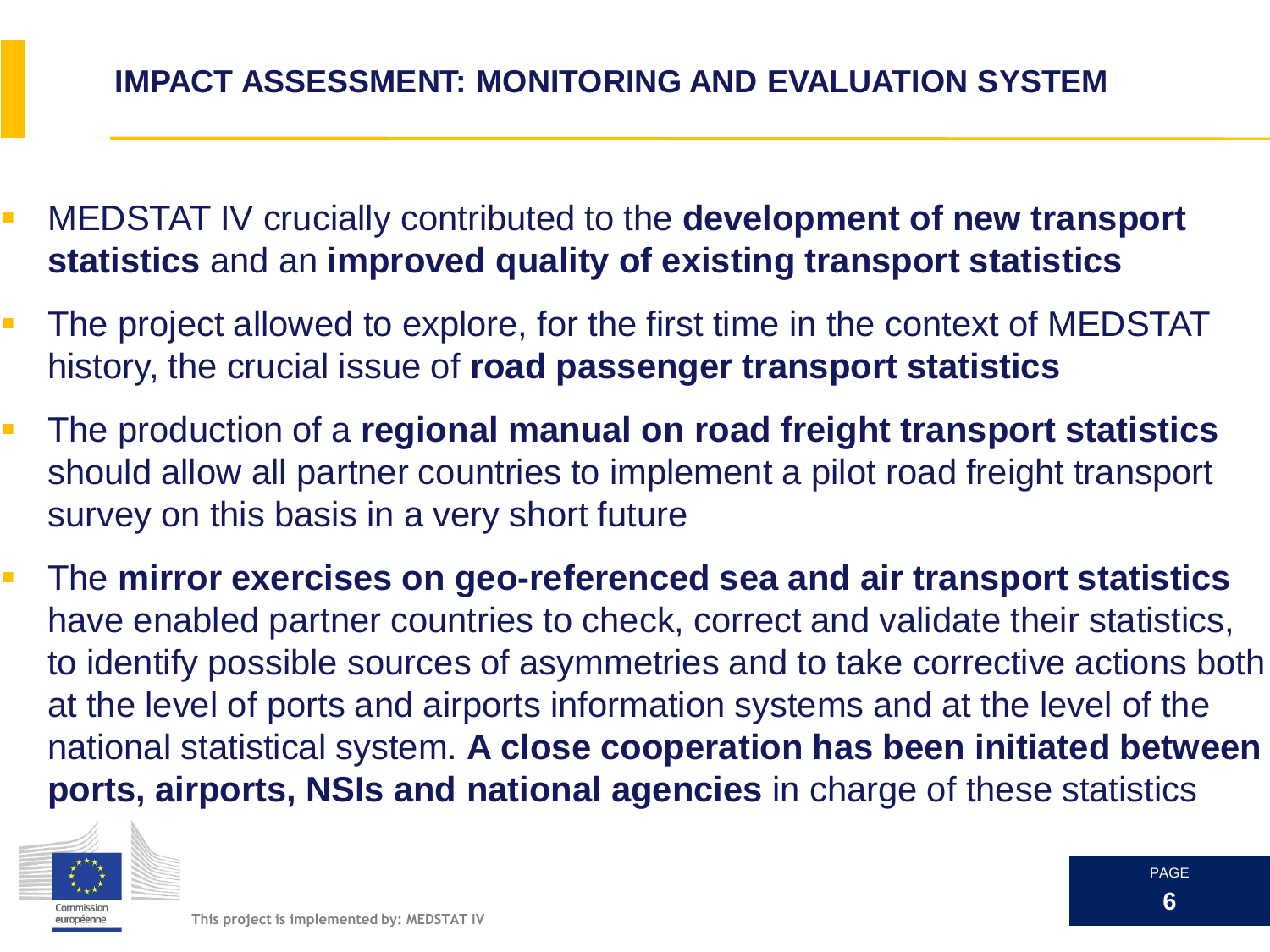## **IMPACT ASSESSMENT: MONITORING AND EVALUATION SYSTEM**

- In all these statistical areas, the project fostered further **harmonisation** of the statistics produced in the partner countries with international standards and resulted in the acquisition of new **knowledge and know-how**
- A vast number of **transport performance and transport-related SDG indicators** have been developed and produced, enabling a breakthrough in the development of analysis in all partner countries
- MEDSTAT IV allowed partner countries to achieve significant progress in the **management of transport statistics quality** with the development of a specific and detailed **self-assessment questionnaire** based on the ENP-S Code of Practice and adapted to transport statistics
- The project also allowed to explore a number of **new potential data sources, tools and methods** for the production of transport statistics, including Big Data and modelling methods
- It supported partner countries in their efforts to expand the use of transport **statistics in decision-making** through the exploration of key methods and



als such as impact assessment, forecasting and modelling methods

PAGE **7**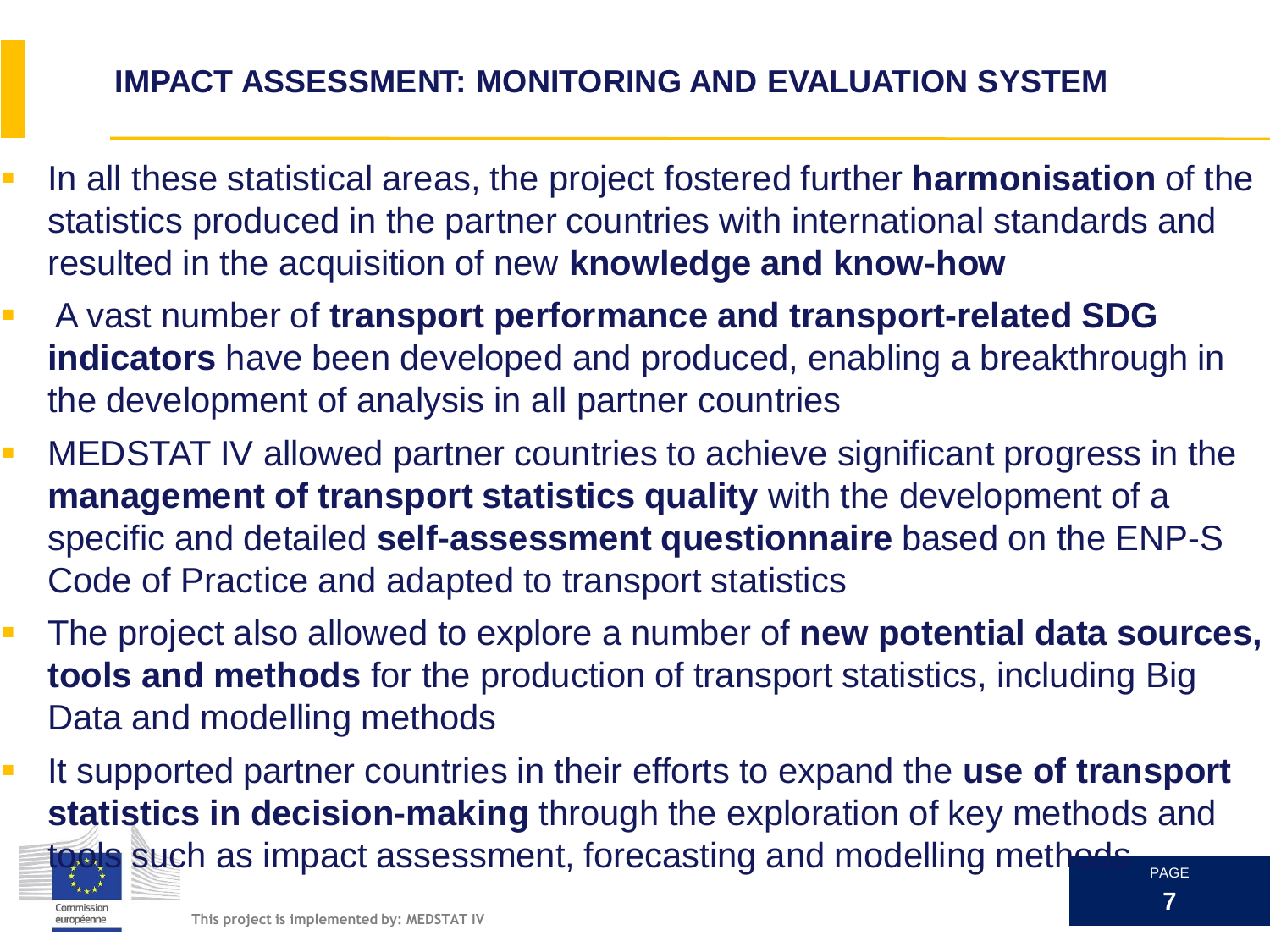- In a number of partner countries, the project contributed to the development of the **cooperation between the national statistical institute, the Ministry of Transport and a variety of modal agencies**, enabling the NSI to have access to new data sources
- **Dissemination and visibility** were also considerably improved thanks, in particular, to the production of the **regional publication on "Energy, Transport and Sustainable Development in the Mediterranean Countries"**.
- This publication should considerably enhance the **status of transport statistics** in the conception, monitoring and evaluation of transport policies and transport-related SDG policies across the region over the next few years

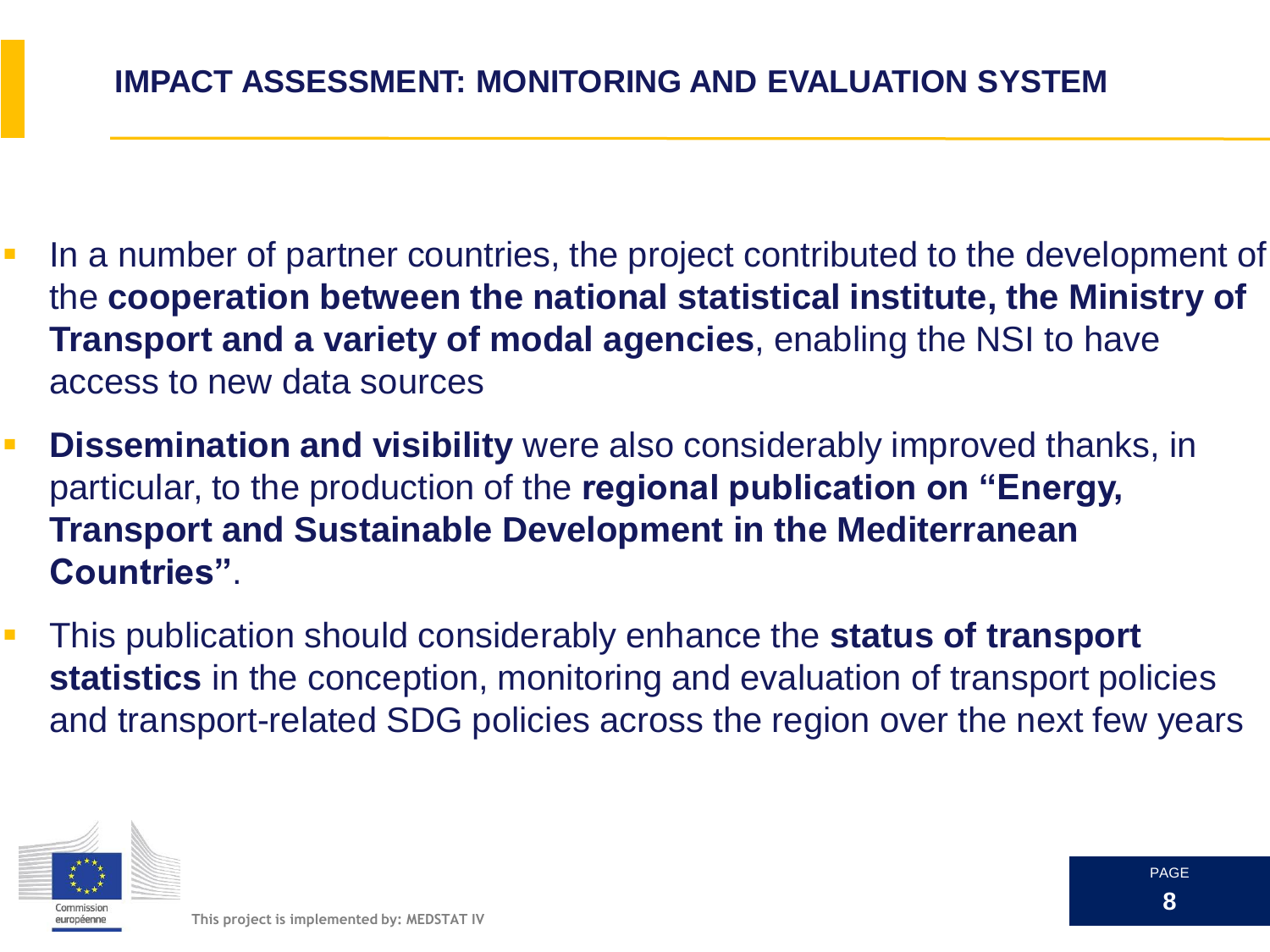- **All the ENP-S countries are eager to continue this regional cooperation which they consider as critical to the development of their national statistical systems on transport**
- **Four main lines of action:** 
	- Further improve the **quality of existing statistics and their compliance with EU and international standards**
	- **Develop new and crucial statistics**, in particular on road freight and road passenger transport
	- **Develop the use of new data sources**
	- **Enhance analysis, dissemination and visibility**

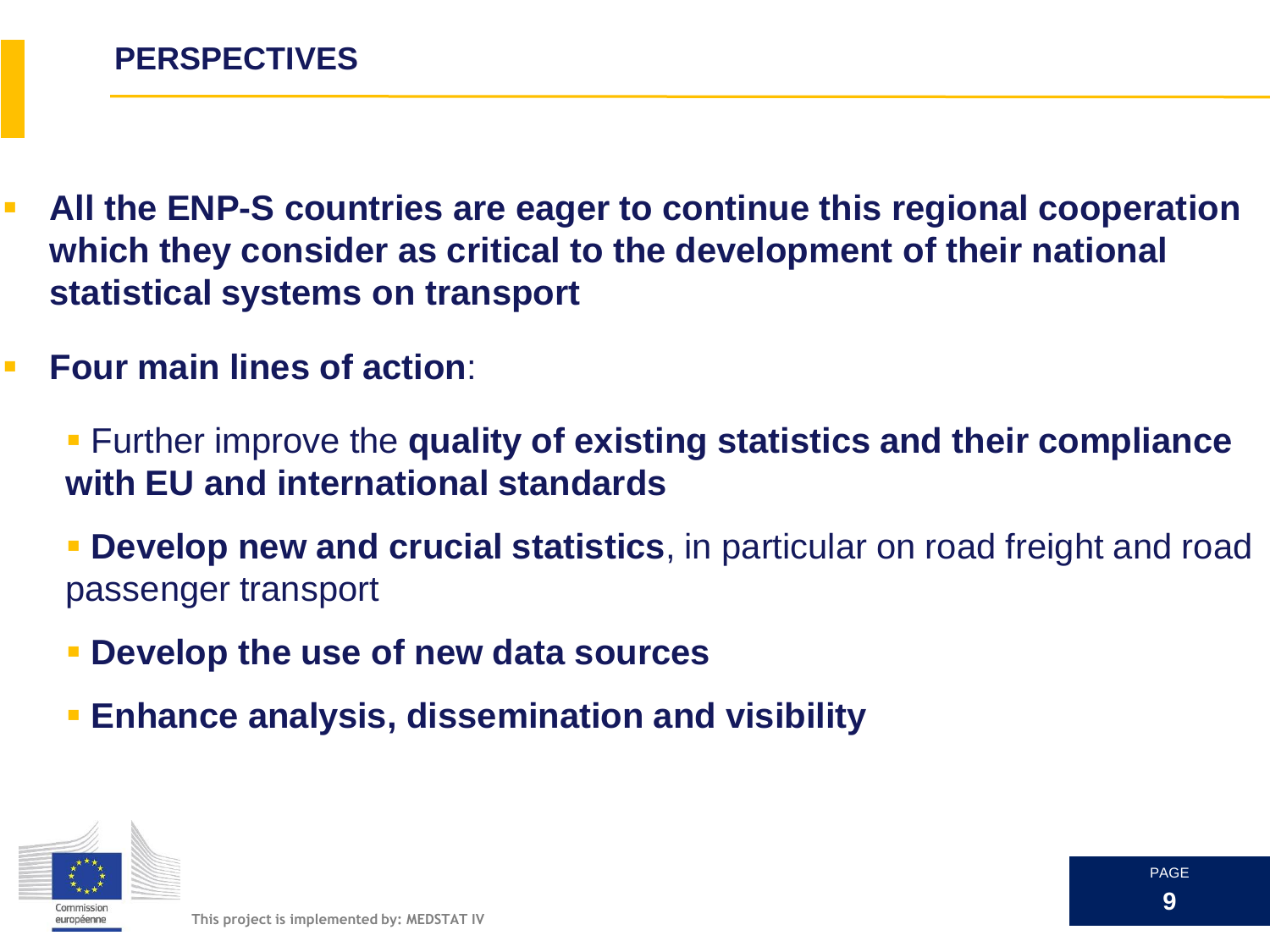**Further improve the quality of existing statistics and their compliance with EU and international standards**

 Perform **regular peer reviews based on the self-assessment questionnaire** developed in the context of MEDSTAT IV on the basis of the ENP-S Code of Practice

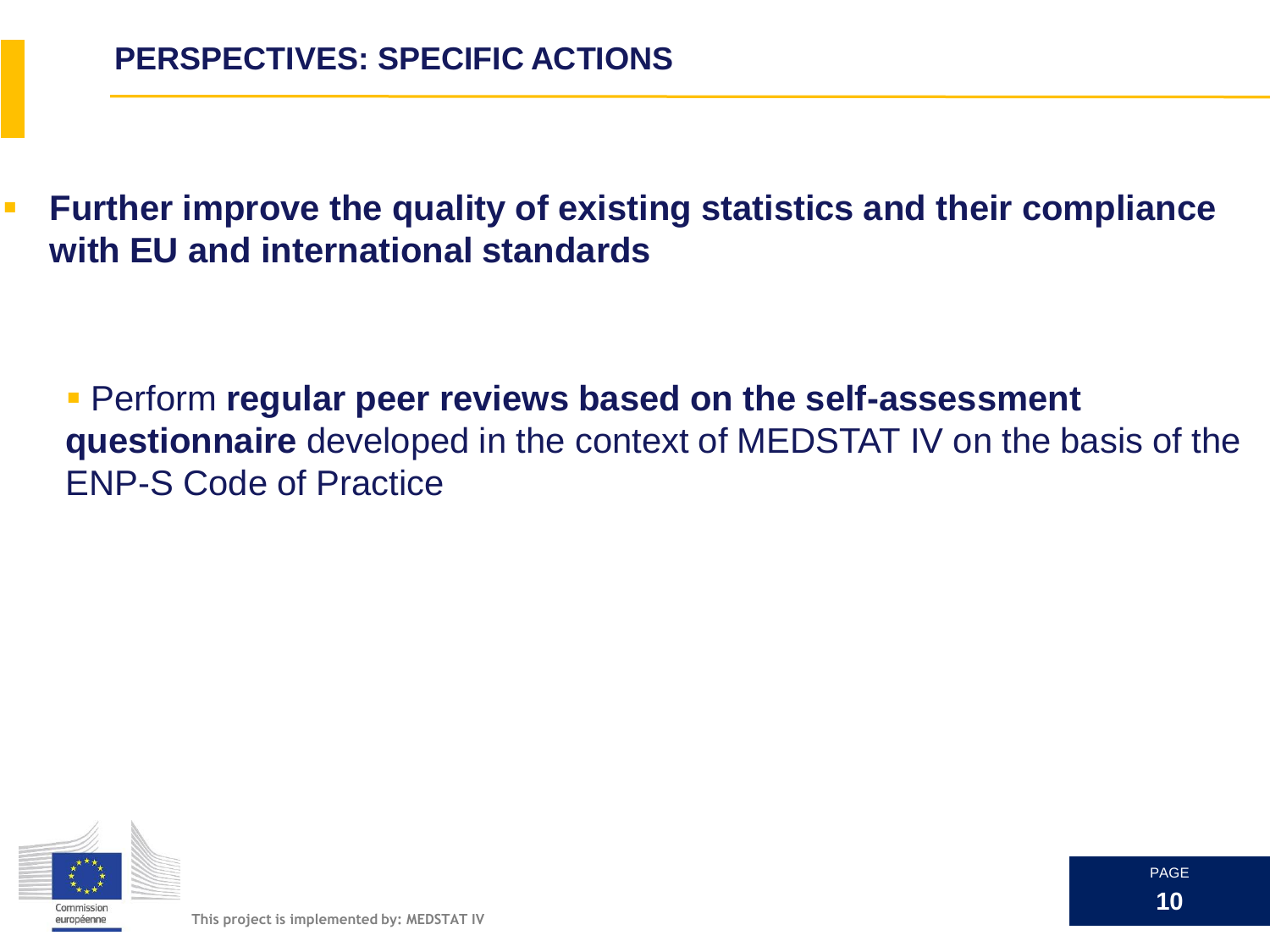#### **Develop new and crucial transport statistics**:

 Implementation of a **pilot road freight transport survey based on the regional manual developed in the context of MEDSTAT IV**

- Development of **statistics on road passenger transport**
- Development of statistics on **urban transport**
- Development of a **transport satellite account**
- Updating of already available **transport-related performance and sustainable development indicators** and development of new ones
- **Production of geo-referenced air and sea transport statistics and performance of regular mirror exercises**

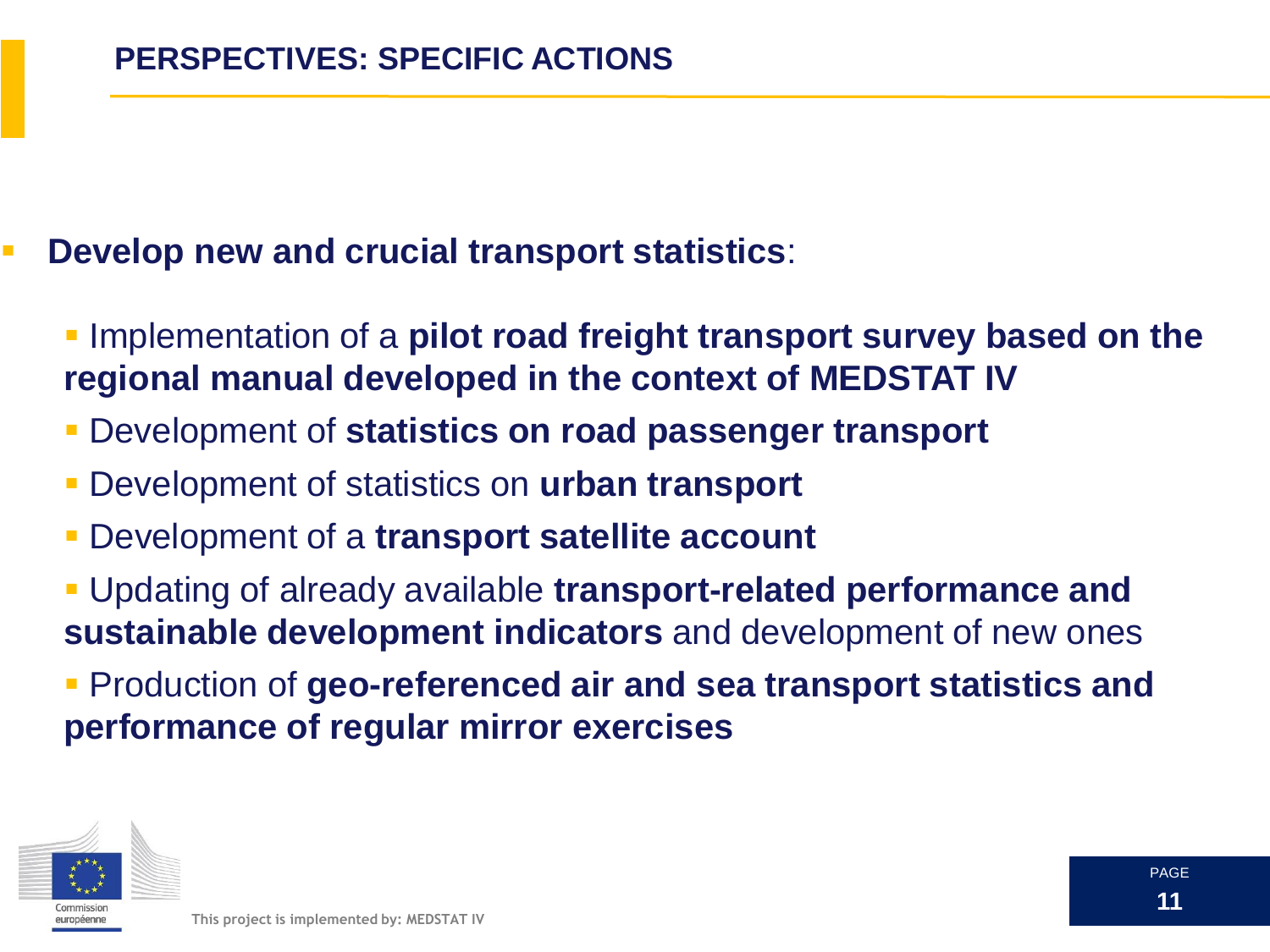#### **Develop the use of new data sources, new tools and new methods**:

 **New data sources** should be explored or further explored in this respect, in particular the use of **Big Data** for the production of road passenger transport statistics

 **Impact assessment, modelling and forecasting methods** should be further explored with a view to paving the way for their progressive implementation in the partner countries

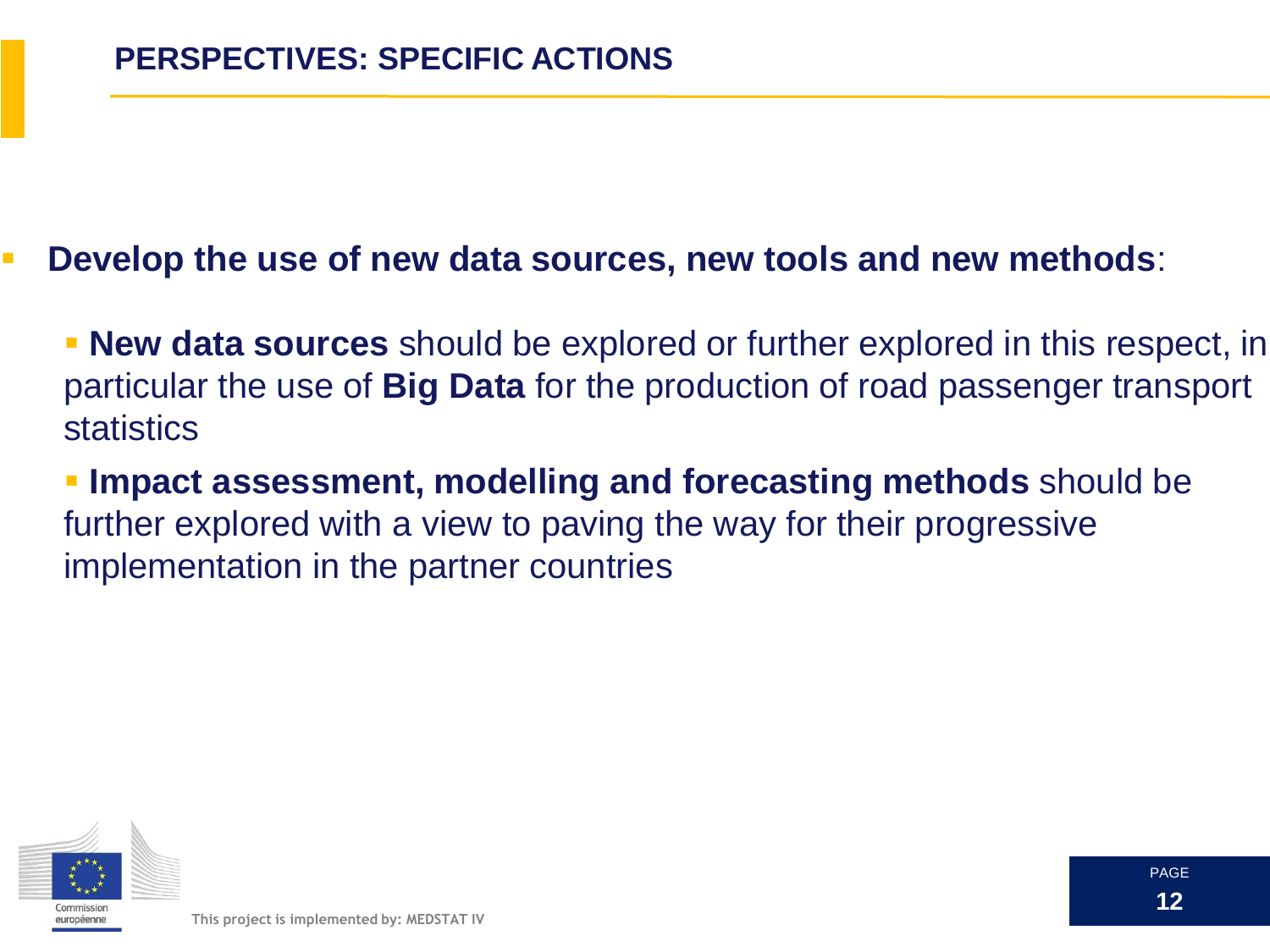#### **Enhance analysis, dissemination and visibility**

 Need to **regularly update, improve and expand the regional publication on "Energy, Transport and Sustainable Development in the Mediterranean Countries"**

 Need to **regularly update and expand the economic, technical and environmental performance indicators of transport activities and systems as well as the transport-related SDG indicators**